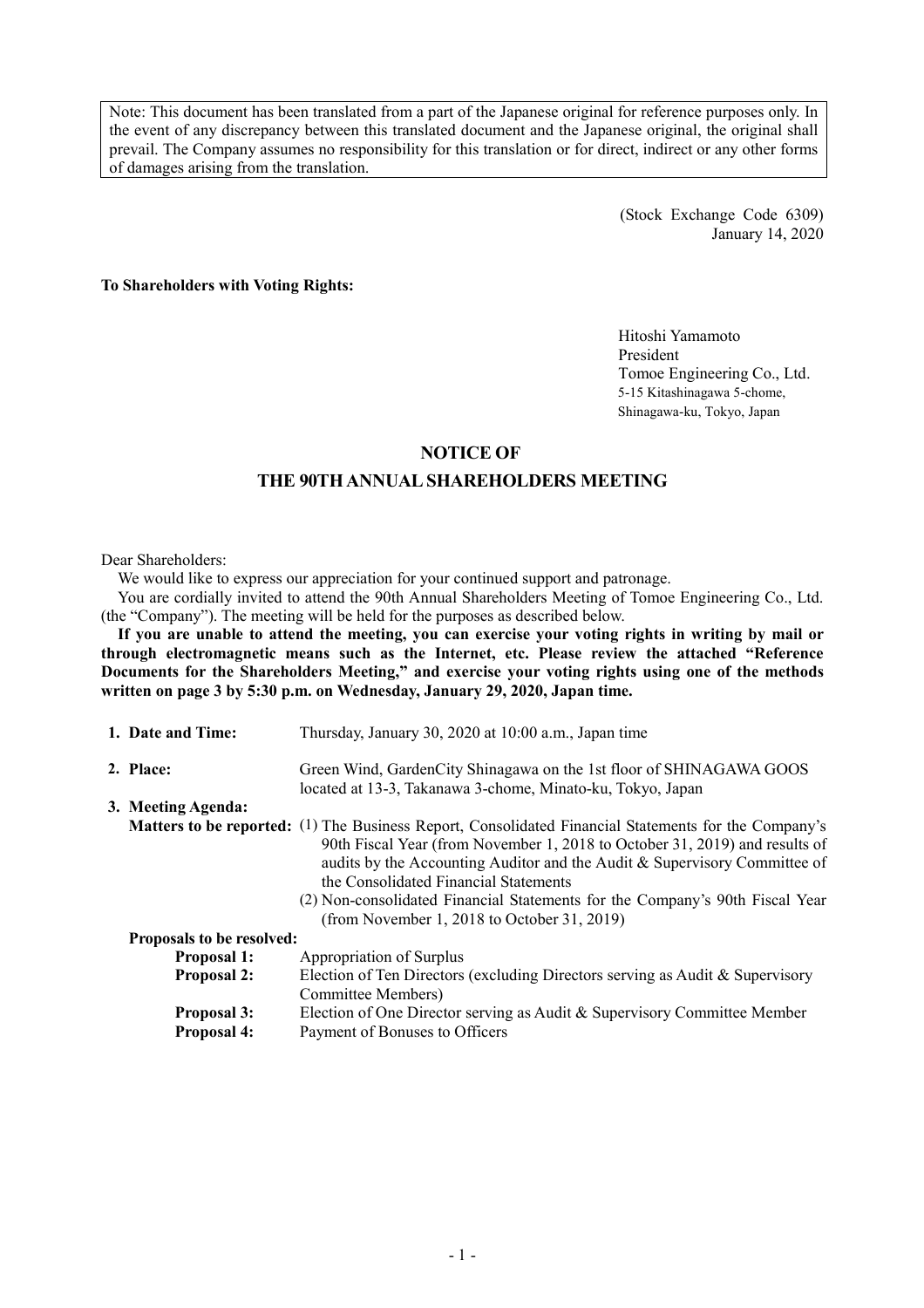- 〰〰〰〰〰〰〰〰〰〰〰〰〰〰〰〰〰〰〰〰〰〰〰〰〰〰〰〰〰〰〰〰〰〰〰〰〰〰〰〰〰〰〰〰〰〰
- ◎ When attending the meeting, please submit the enclosed Voting Rights Exercise Form at the reception desk.
- ◎ Should the Reference Documents for the Shareholders Meeting, Business Report, Consolidated Financial Statements and Non-consolidated Financial Statements require revisions, the revised versions will be posted on the Company's website [\(https://www.tomo-e.co.jp/\).](https://www.tomo-e.co.jp/)
- ◎ From among the documents to be attached to this notice, the Consolidated Statements of Changes in Shareholders' Equity of the Consolidated Financial Statements and Notes to the Consolidated Financial Statements as well as the Non-consolidated Statements of Changes in Shareholders' Equity of the Non-consolidated Financial Statements and Notes to the Non-consolidated Financial Statements are posted on the Company's website [\(https://www.tomo-e.co.jp/\)](https://www.tomo-e.co.jp/) in accordance with laws and ordinances and the provisions in Article 14 of the Articles of Incorporation of the Company. Therefore, they are not stated in the Appendix provided with this notice. The Consolidated Financial Statements and Non-consolidated Financial Statements stated in the Appendix provided with this notice are part of the Consolidated Financial Statements and Non-consolidated Financial Statements that were audited by the Audit & Supervisory Committee and the Accounting Auditor in preparing audit reports and accounting audit reports, respectively.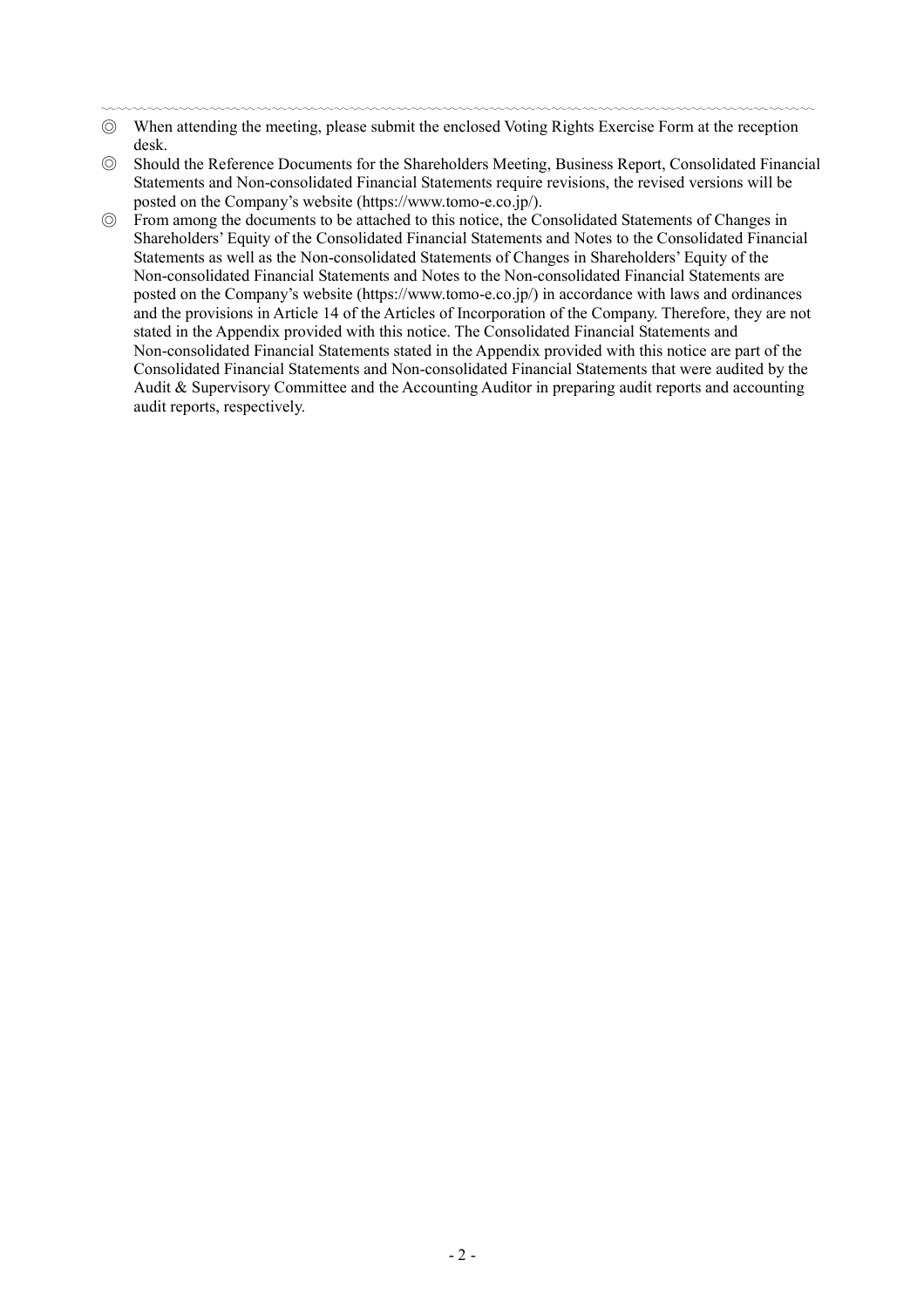# **Reference Documents for the Shareholders Meeting**

# **Proposals and References**

# **Proposal 1: Appropriation of Surplus**

1. Matters regarding the year-end dividend

As its basic policy, the Company will implement appropriate and stable dividends while seeking to increase internal reserves to reinforce its financial position and management foundation, and by considering consolidated operating results, the group's medium-term business strategy and other factors in a comprehensive manner.

Based on the above policy, the Company proposes a year-end dividend of 23.50 yen per share for the current fiscal year, taking into consideration the operating results for the fiscal year ended October 31, 2019 and the future outlook.

(1) Matters regarding the assignment of assets to be distributed to shareholders and the total amount thereof

23.50 yen per share of the Company's common stock, in a total amount of 234,490,967 yen

As the Company has already paid the interim dividend of 23.50 yen per share, the annual dividend for the fiscal year ended October 31, 2019 will amount to 47 yen per share.

- (2) The date on which dividends of retained earnings become effective January 31, 2020
- 2. Matters regarding appropriation of surplus Regarding the internal reserves, the Company proposes as follows to reinforce the management foundation in preparation for the future business development.
	- (1) Item of surplus to be increased and the amount thereof General reserve of 1,000,000,000 yen
	- (2) Item of surplus to be decreased and the amount thereof Retained earnings brought forward of 1,000,000,000 yen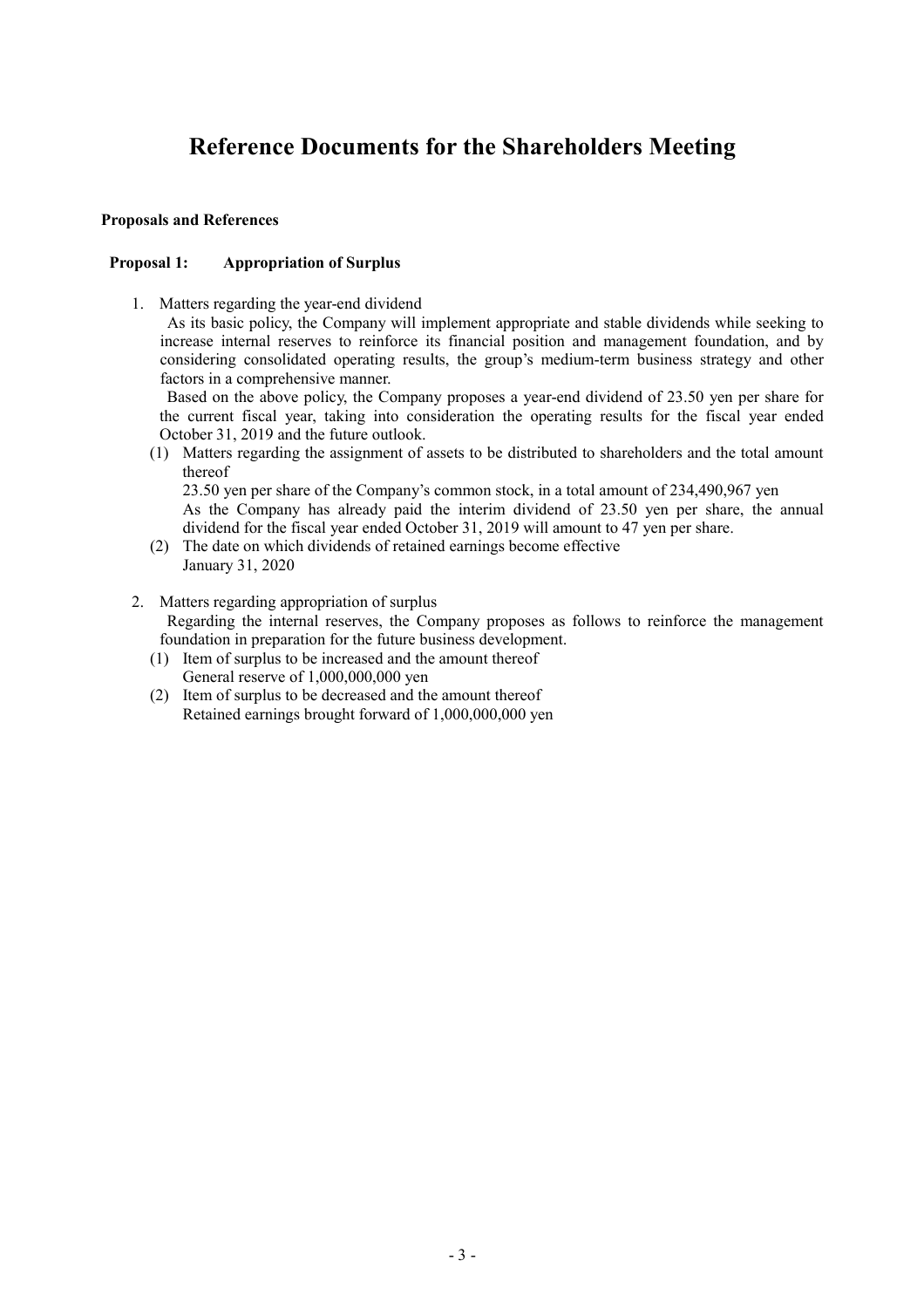# **Proposal 2: Election of Ten Directors (excluding Directors serving as Audit & Supervisory Committee Members)**

The term of office of all ten Directors (excluding Directors serving as Audit & Supervisory Committee Members; hereinafter the same shall apply in this proposal) will expire at the conclusion of this Annual Shareholders Meeting. Accordingly, the election of ten Directors is proposed.

With regard to this proposal, the Audit & Supervisory Committee has decided that all candidates qualify as a Director of the Company after reviewing each candidate's execution of duties, performance and remarks made at the Board of Directors during the fiscal year ended October 31, 2019, and past experience, etc. The candidates for Directors are as follows:

| No. | Name              | Current positions and responsibilities, etc.<br>at the Company                                                                                           | Attributes      |
|-----|-------------------|----------------------------------------------------------------------------------------------------------------------------------------------------------|-----------------|
| 1   | Hitoshi Yamamoto  | President                                                                                                                                                | Reappointment   |
| 2   | Yoshito Honma     | Managing Director<br>General Manager, Machinery & Equipment Div.                                                                                         | Reappointment   |
| 3   | Akitomo Tamai     | <b>Managing Director</b><br>General Manager, Chemical Products Div.                                                                                      | Reappointment   |
| 4   | Akiyoshi Shinoda  | Director<br>Deputy General Manager, Chemical Products<br>Div. (in charge of Fine Chemicals Dept.,<br>Electronic Materials Dept., and Plastics Dept.)     | Reappointment   |
| 5   | Masahiko Nakamura | Director<br>Deputy General Manager, Machinery &<br>Equipment Div. (in charge of Environmental<br>Equipment Sales Dept.)                                  | Reappointment   |
| 6   | Toshiaki Yakura   | Director<br>In charge of Accounting Div. and Management<br>Planning Dept.                                                                                | Reappointment   |
| 7   | Katsuhiko Ito     | Director<br>Deputy General Manager, Machinery &<br>Equipment Div. (in charge of Industrial<br>Machinery Sales Dept. and Overseas Sales Dept.)            | Reappointment   |
| 8   | Tetsuyuki Azuma   | Director<br>Deputy General Manager, Chemical Products<br>Div. (in charge of Advanced Materials Dept.,<br>Industrial Materials Dept., and Minerals Dept.) | Reappointment   |
| 9   | Atsushi Sada      | Director<br>Deputy General Manager, Machinery &<br>Equipment Div. (in charge of Production), and<br>General Manager, Sagami Factory                      | Reappointment   |
| 10  | Osamu Fujii       | General Manager, General Affairs Div.                                                                                                                    | New appointment |



New appointment Candidate for new Director

Reappointment | Candidate for reappointment as Director

Outside Director Candidate for Outside Director

Independent Officer Candidate for independent officer stipulated by stock exchanges, etc.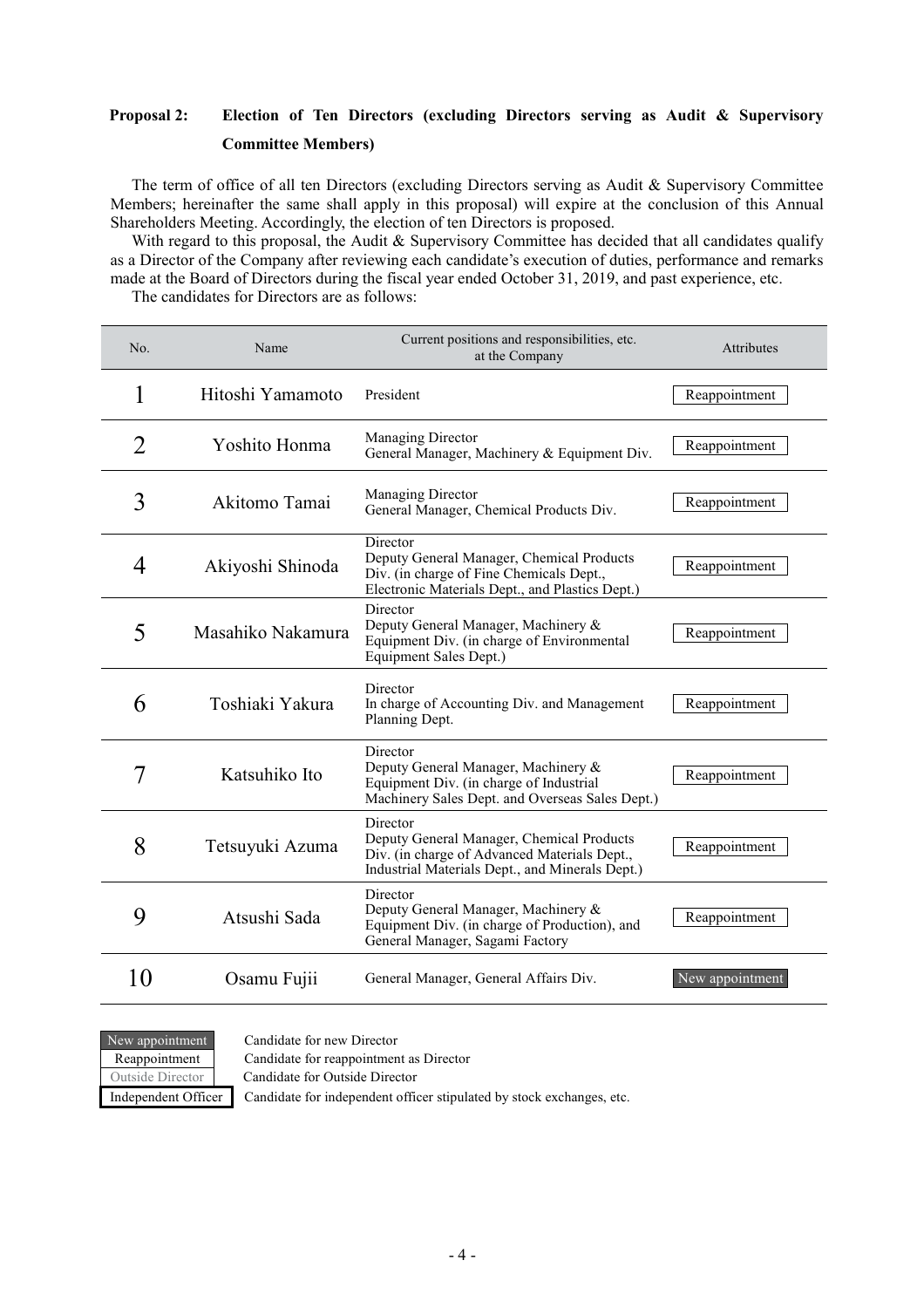|                                             | Name                                                                                                                    |               |                                                      | Number of<br>shares of the |  |  |
|---------------------------------------------|-------------------------------------------------------------------------------------------------------------------------|---------------|------------------------------------------------------|----------------------------|--|--|
| No.                                         | (Date of birth)                                                                                                         |               | Past experience, positions                           |                            |  |  |
|                                             |                                                                                                                         |               | and responsibilities                                 | Company                    |  |  |
|                                             |                                                                                                                         |               |                                                      | held                       |  |  |
|                                             |                                                                                                                         | April 1979    | Joined the Company                                   |                            |  |  |
|                                             |                                                                                                                         | April 2003    | General Manager, Industrial Machinery Sales Dept.,   |                            |  |  |
|                                             |                                                                                                                         |               | Machinery & Equipment Div.<br>Director               |                            |  |  |
|                                             | Hitoshi Yamamoto                                                                                                        | January 2007  | Deputy General Manager, Machinery & Equipment        |                            |  |  |
|                                             | (July 20, 1955)                                                                                                         |               | Div. (in charge of Industrial Machinery Sales Dept.) | 30,148                     |  |  |
|                                             | Reappointment                                                                                                           | January 2009  | Managing Director                                    |                            |  |  |
|                                             |                                                                                                                         |               | General Manager, Machinery & Equipment Div.          |                            |  |  |
| $\mathbf{1}$                                |                                                                                                                         | January 2013  | Senior Managing Director                             |                            |  |  |
|                                             |                                                                                                                         |               | General Manager, Chemical Products Div.              |                            |  |  |
|                                             |                                                                                                                         | January 2015  | President (current position)                         |                            |  |  |
|                                             | (Reasons for selecting the candidate for Director)                                                                      |               |                                                      |                            |  |  |
|                                             | Mr. Hitoshi Yamamoto has abundant operational knowledge and experience on the Company's overall business with           |               |                                                      |                            |  |  |
|                                             | focus on the machinery and equipment business and chemical products business. Since assuming office as                  |               |                                                      |                            |  |  |
|                                             | Representative Director in January 2015, he has duly performed his duties as a senior executive officer of the Group.   |               |                                                      |                            |  |  |
|                                             | Therefore, the Company believes that he is qualified as a Director of the Company and reappoints him as a candidate for |               |                                                      |                            |  |  |
|                                             | Director.                                                                                                               |               |                                                      |                            |  |  |
|                                             |                                                                                                                         | November 1975 | Joined the Company                                   |                            |  |  |
|                                             |                                                                                                                         | January 2005  | General Manager, Environmental Equipment Sales       |                            |  |  |
|                                             |                                                                                                                         |               | Dept., Machinery & Equipment Div.                    |                            |  |  |
|                                             | Yoshito Honma                                                                                                           | April 2008    | General Manager, Osaka Branch Office                 |                            |  |  |
|                                             | (October 2, 1952)                                                                                                       | January 2009  | Director                                             | 26,578                     |  |  |
|                                             | Reappointment                                                                                                           | January 2011  | President, Tomoe Machinery Service Co., Ltd.         |                            |  |  |
| $\overline{2}$                              |                                                                                                                         | January 2013  | Managing Director of the Company (current            |                            |  |  |
|                                             |                                                                                                                         |               | position) General Manager, Machinery & Equipment     |                            |  |  |
|                                             |                                                                                                                         |               | Div. (current position)                              |                            |  |  |
|                                             | (Reasons for selecting the candidate for Director)                                                                      |               |                                                      |                            |  |  |
|                                             | Mr. Yoshito Honma has abundant operational knowledge and experience on the Company's overall business with focus        |               |                                                      |                            |  |  |
|                                             | on the machinery and equipment business. Since assuming office as a Director in January 2009, he has duly performed     |               |                                                      |                            |  |  |
|                                             | duties in general as Director. Therefore, the Company believes that he is qualified as a Director of the Company and    |               |                                                      |                            |  |  |
| reappoints him as a candidate for Director. |                                                                                                                         |               |                                                      |                            |  |  |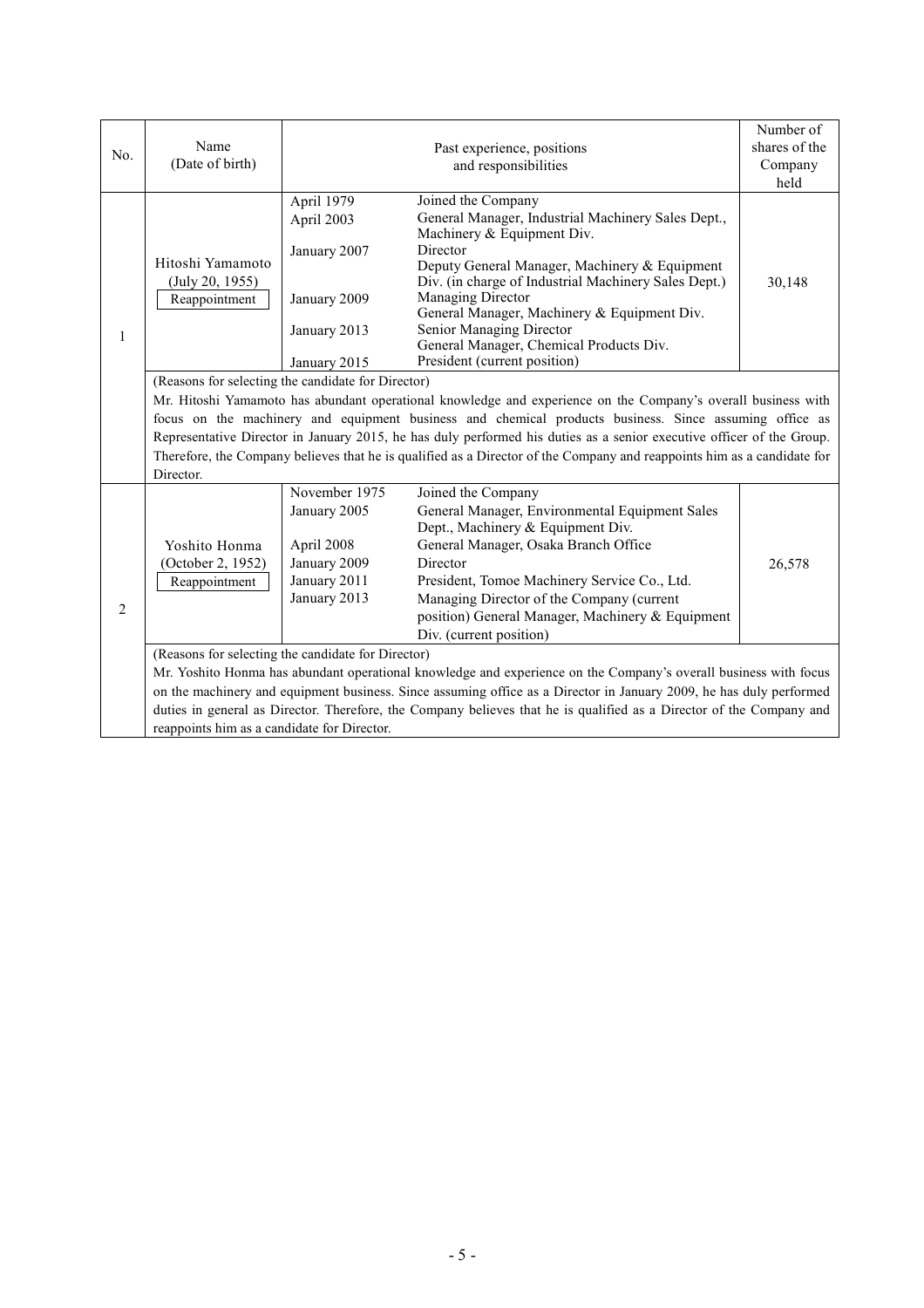| No. | Name<br>(Date of birth)                                                                                                                                                                                                                                                                                                                                                                                                                                                     |                                                                                                                                           | Past experience, positions<br>and responsibilities                                                                                                                                                                                                                                                                                                                                                                                                                                                                                                                                                                                                                                                                                                                                                                                                             | Number of<br>shares of the<br>Company<br>held |  |  |
|-----|-----------------------------------------------------------------------------------------------------------------------------------------------------------------------------------------------------------------------------------------------------------------------------------------------------------------------------------------------------------------------------------------------------------------------------------------------------------------------------|-------------------------------------------------------------------------------------------------------------------------------------------|----------------------------------------------------------------------------------------------------------------------------------------------------------------------------------------------------------------------------------------------------------------------------------------------------------------------------------------------------------------------------------------------------------------------------------------------------------------------------------------------------------------------------------------------------------------------------------------------------------------------------------------------------------------------------------------------------------------------------------------------------------------------------------------------------------------------------------------------------------------|-----------------------------------------------|--|--|
| 3   | Akitomo Tamai<br>(February 12, 1957)<br>Reappointment                                                                                                                                                                                                                                                                                                                                                                                                                       | April 1980<br>April 1988<br>April 2000<br>November 2005<br>January 2011<br>November 2012<br>January 2013<br>November 2017<br>January 2018 | Joined JDC CORPORATION<br>Joined Elkem Japan K.K.<br>Joined the Company<br>General Manager, Industrial Materials Dept.,<br>Chemical Products Div.<br>Director<br>Deputy General Manager, Chemical Products Div.<br>(in charge of Plastics Dept., Industrial Materials<br>Dept., and Fine Chemicals Dept.)<br>President, Tomoe Butsuryu Co., Ltd.<br>President, Tomoe Trading (Shenzhen) Co., Ltd.<br>(current position)<br>Deputy General Manager, Chemical Products Div.<br>(in charge of Plastics Dept. and Industrial Materials<br>Dept.) and General Manager, China Business<br>Promotion Dept., Chemical Products Div. of the<br>Company<br>Deputy General Manager, Chemical Products Div.<br>(in charge of Plastics Dept. and Industrial Materials<br>Dept.)<br>Managing Director (current position)<br>General Manager, Chemical Products Div. (current | 20,377                                        |  |  |
|     | position)<br>(Reasons for selecting the candidate for Director)<br>Mr. Akitomo Tamai has abundant operational knowledge and experience on the Company's overall business with focus<br>on the chemical products business. Since assuming office as a Director in January 2011, he has duly performed duties in<br>general as Director. Therefore, the Company believes that he is qualified as a Director of the Company and reappoints<br>him as a candidate for Director. |                                                                                                                                           |                                                                                                                                                                                                                                                                                                                                                                                                                                                                                                                                                                                                                                                                                                                                                                                                                                                                |                                               |  |  |
| 4   | Akiyoshi Shinoda<br>(August 23, 1961)<br>Reappointment                                                                                                                                                                                                                                                                                                                                                                                                                      | April 1985<br>September 1989<br>November 2011<br>April 2014<br>January 2015<br>April 2015<br>January 2018                                 | Joined Nippon Kaiji Kentei Kyokai<br>Joined the Company<br>General Manager, Chemical Products Sales Dept.,<br>Osaka Branch Office<br>General Manager, Fine Chemicals Dept., Chemical<br>Products Div.<br>Director (current position)<br>Deputy General Manager, Chemical Products Div.<br>(in charge of Advanced Materials Dept. and<br>Electronic Materials Dept.) and General Manager,<br>Fine Chemicals Dept.<br>Deputy General Manager, Chemical Products Div.<br>(in charge of Advanced Materials Dept., Electronic<br>Materials Dept., and Fine Chemicals Dept.)<br>Deputy General Manager, Chemical Products Div.<br>(in charge of Fine Chemicals Dept., Electronic<br>Materials Dept., and Plastics Dept.) (current<br>position)<br>President, Tomoe Butsuryu Co., Ltd. (current<br>position)                                                          | 17,442                                        |  |  |
|     | (Reasons for selecting the candidate for Director)<br>Mr. Akiyoshi Shinoda has abundant operational knowledge and experience on the Company's overall business with<br>focus on the chemical products business. Since assuming office as a Director in January 2015, he has duly performed<br>duties in general as Director. Therefore, the Company believes that he is qualified as a Director of the Company and<br>reappoints him as a candidate for Director.           |                                                                                                                                           |                                                                                                                                                                                                                                                                                                                                                                                                                                                                                                                                                                                                                                                                                                                                                                                                                                                                |                                               |  |  |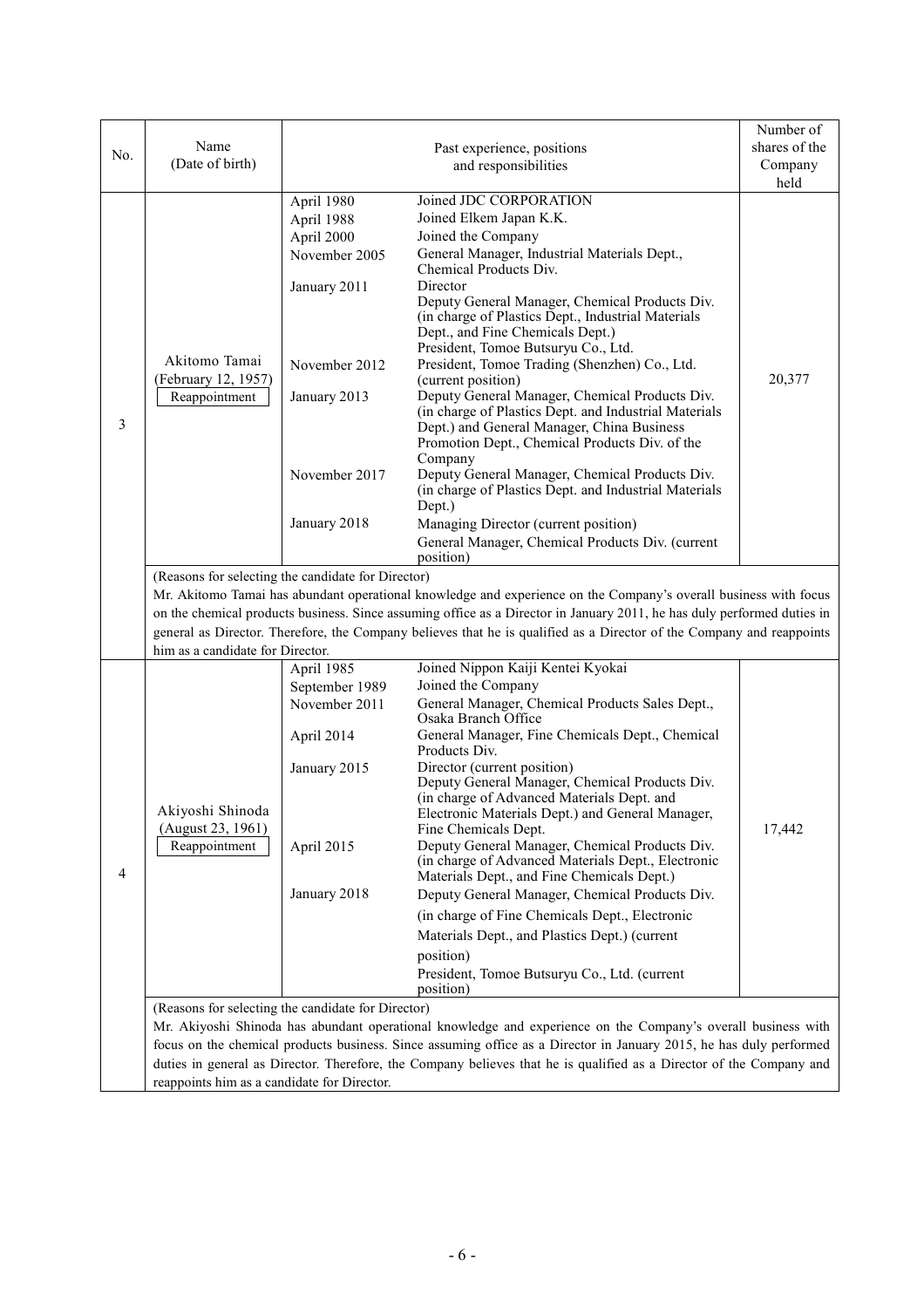|     |                                                                                                                          |               |                                                                        | Number of     |  |  |
|-----|--------------------------------------------------------------------------------------------------------------------------|---------------|------------------------------------------------------------------------|---------------|--|--|
| No. | Name                                                                                                                     |               | Past experience, positions                                             | shares of the |  |  |
|     | (Date of birth)                                                                                                          |               | and responsibilities                                                   | Company       |  |  |
|     |                                                                                                                          |               |                                                                        | held          |  |  |
|     |                                                                                                                          | April 1978    | Joined MARUDAI FOOD CO., LTD.                                          |               |  |  |
|     |                                                                                                                          | December 1978 | Joined Kyushu Setsubi Kosha K.K.                                       |               |  |  |
|     |                                                                                                                          | August 1990   | Joined the Company                                                     |               |  |  |
|     | Masahiko                                                                                                                 | January 2009  | General Manager, Environmental Equipment Sales                         |               |  |  |
|     |                                                                                                                          |               | Dept., Machinery & Equipment Div.                                      |               |  |  |
|     | Nakamura                                                                                                                 | January 2015  | Director (current position)                                            | 7,670         |  |  |
|     | (March 10, 1956)                                                                                                         |               | Deputy General Manager, Machinery & Equipment                          |               |  |  |
|     | Reappointment                                                                                                            |               | Div. and General Manager, Environmental                                |               |  |  |
| 5   |                                                                                                                          | April 2015    | Equipment Sales Dept.<br>Deputy General Manager, Machinery & Equipment |               |  |  |
|     |                                                                                                                          |               | Div. (in charge of Environmental Equipment Sales                       |               |  |  |
|     |                                                                                                                          |               | Dept.) (current position)                                              |               |  |  |
|     | (Reasons for selecting the candidate for Director)                                                                       |               |                                                                        |               |  |  |
|     | Mr. Masahiko Nakamura has abundant operational knowledge and experience on the Company's overall business with           |               |                                                                        |               |  |  |
|     | focus on the machinery and equipment business. Since assuming office as a Director in January 2015, he has duly          |               |                                                                        |               |  |  |
|     | performed duties in general as Director. Therefore, the Company believes that he is qualified as a Director of the       |               |                                                                        |               |  |  |
|     | Company and reappoints him as a candidate for Director.                                                                  |               |                                                                        |               |  |  |
|     |                                                                                                                          |               |                                                                        |               |  |  |
|     |                                                                                                                          | April 1981    | Joined The Fuji Bank, Limited                                          |               |  |  |
|     |                                                                                                                          | April 2008    | General Manager, Americas Business Operations                          |               |  |  |
|     | Toshiaki Yakura<br>(May 31, 1958)<br>Reappointment                                                                       |               | Department, Mizuho Corporate Bank, Ltd.<br>Joined the Company          |               |  |  |
|     |                                                                                                                          | October 2012  | General Manager assistant to Accounting Div.                           |               |  |  |
|     |                                                                                                                          | April 2014    | General Manager, Accounting Div.                                       |               |  |  |
|     |                                                                                                                          | January 2015  | Director (current position)                                            | 8,869         |  |  |
|     |                                                                                                                          |               | In charge of Accounting Div. and Management                            |               |  |  |
| 6   |                                                                                                                          |               | Planning Dept. and General Manager, Accounting                         |               |  |  |
|     |                                                                                                                          |               | Div.                                                                   |               |  |  |
|     |                                                                                                                          | November 2019 | In charge of Accounting Div. and Management                            |               |  |  |
|     |                                                                                                                          |               | Planning Dept. (current position)                                      |               |  |  |
|     | (Reasons for selecting the candidate for Director)                                                                       |               |                                                                        |               |  |  |
|     | Mr. Toshiaki Yakura has abundant knowledge and experience with regard to accounting and management planning.             |               |                                                                        |               |  |  |
|     | Since assuming office as a Director in January 2015, he has duly performed duties in general as Director. Therefore, the |               |                                                                        |               |  |  |
|     | Company believes that he is qualified as a Director of the Company and reappoints him as a candidate for Director.       |               |                                                                        |               |  |  |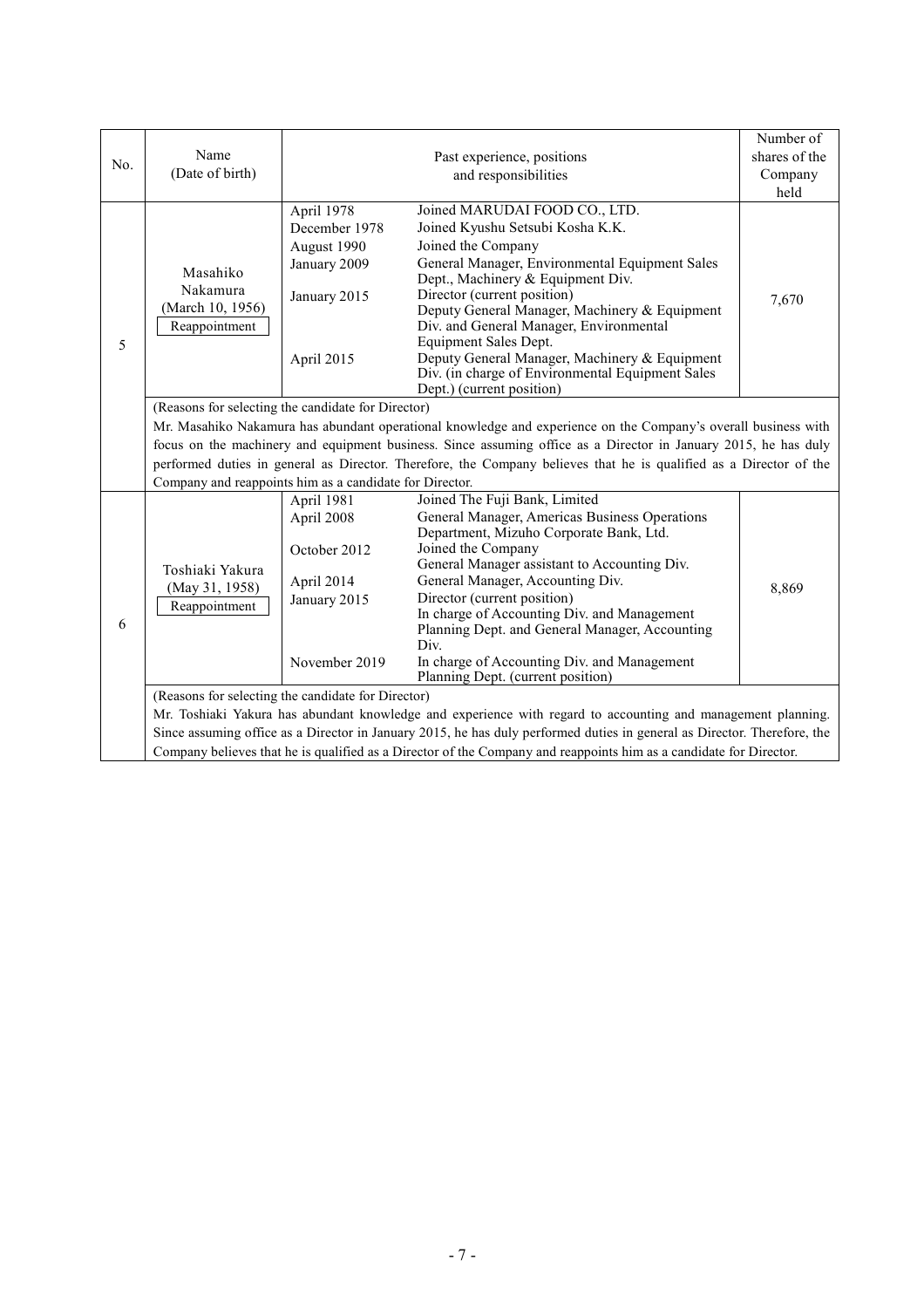| No. | Name<br>(Date of birth)                                                                                              |                                          | Past experience, positions<br>and responsibilities                                                                                                                                                                                                                                                          | Number of<br>shares of the<br>Company<br>held |  |  |
|-----|----------------------------------------------------------------------------------------------------------------------|------------------------------------------|-------------------------------------------------------------------------------------------------------------------------------------------------------------------------------------------------------------------------------------------------------------------------------------------------------------|-----------------------------------------------|--|--|
| 7   | Katsuhiko Ito<br>(September 21,<br>1964)<br>Reappointment                                                            | April 1987<br>April 2013<br>January 2017 | Joined the Company<br>General Manager, Machinery & Equipment Dept.,<br>Osaka Branch Office<br>Director (current position)<br>Deputy General Manager, Machinery & Equipment<br>Div. (in charge of Industrial Machinery Sales Dept.<br>and Overseas Sales Dept.) (current position)                           | 8,300                                         |  |  |
|     | (Reasons for selecting the candidate for Director)                                                                   |                                          |                                                                                                                                                                                                                                                                                                             |                                               |  |  |
|     |                                                                                                                      |                                          | Mr. Katsuhiko Ito has abundant operational knowledge and experience on the Company's overall business with focus on                                                                                                                                                                                         |                                               |  |  |
|     |                                                                                                                      |                                          | the machinery and equipment business. Since assuming office as a Director in January 2017, he has duly performed                                                                                                                                                                                            |                                               |  |  |
|     |                                                                                                                      |                                          | duties in general as Director. Therefore, the Company believes that he is qualified as a Director of the Company and                                                                                                                                                                                        |                                               |  |  |
|     | reappoints him as a candidate for Director.                                                                          |                                          |                                                                                                                                                                                                                                                                                                             |                                               |  |  |
|     |                                                                                                                      | April 1984<br>November 2009              | Joined the Company<br>General Manager, Advanced Materials Dept.,<br>Chemical Products Div.                                                                                                                                                                                                                  |                                               |  |  |
|     |                                                                                                                      | January 2018                             | Director (current position)                                                                                                                                                                                                                                                                                 |                                               |  |  |
| 8   | Tetsuyuki Azuma<br>(August 16, 1960)<br>Reappointment                                                                | April 2018                               | Deputy General Manager, Chemical Products Div.<br>(in charge of Advanced Materials Dept. and<br>Industrial Materials Dept.) and General Manager,<br>Advanced Materials Dept.<br>Deputy General Manager, Chemical Products Div.<br>(in charge of Advanced Materials Dept. and<br>Industrial Materials Dept.) | 7,334                                         |  |  |
|     |                                                                                                                      | November 2019                            | Deputy General Manager, Chemical Products Div.<br>(in charge of Advanced Materials Dept., Industrial<br>Materials Dept., and Minerals Dept.) (current<br>position)                                                                                                                                          |                                               |  |  |
|     | (Reasons for selecting the candidate for Director)                                                                   |                                          |                                                                                                                                                                                                                                                                                                             |                                               |  |  |
|     | Mr. Tetsuyuki Azuma has abundant operational knowledge and experience on the Company's overall business with         |                                          |                                                                                                                                                                                                                                                                                                             |                                               |  |  |
|     | focus on the chemical products business. Since assuming office as a Director in January 2018, he has duly performed  |                                          |                                                                                                                                                                                                                                                                                                             |                                               |  |  |
|     | duties in general as Director. Therefore, the Company believes that he is qualified as a Director of the Company and |                                          |                                                                                                                                                                                                                                                                                                             |                                               |  |  |
|     | reappoints him as a candidate for Director.                                                                          |                                          |                                                                                                                                                                                                                                                                                                             |                                               |  |  |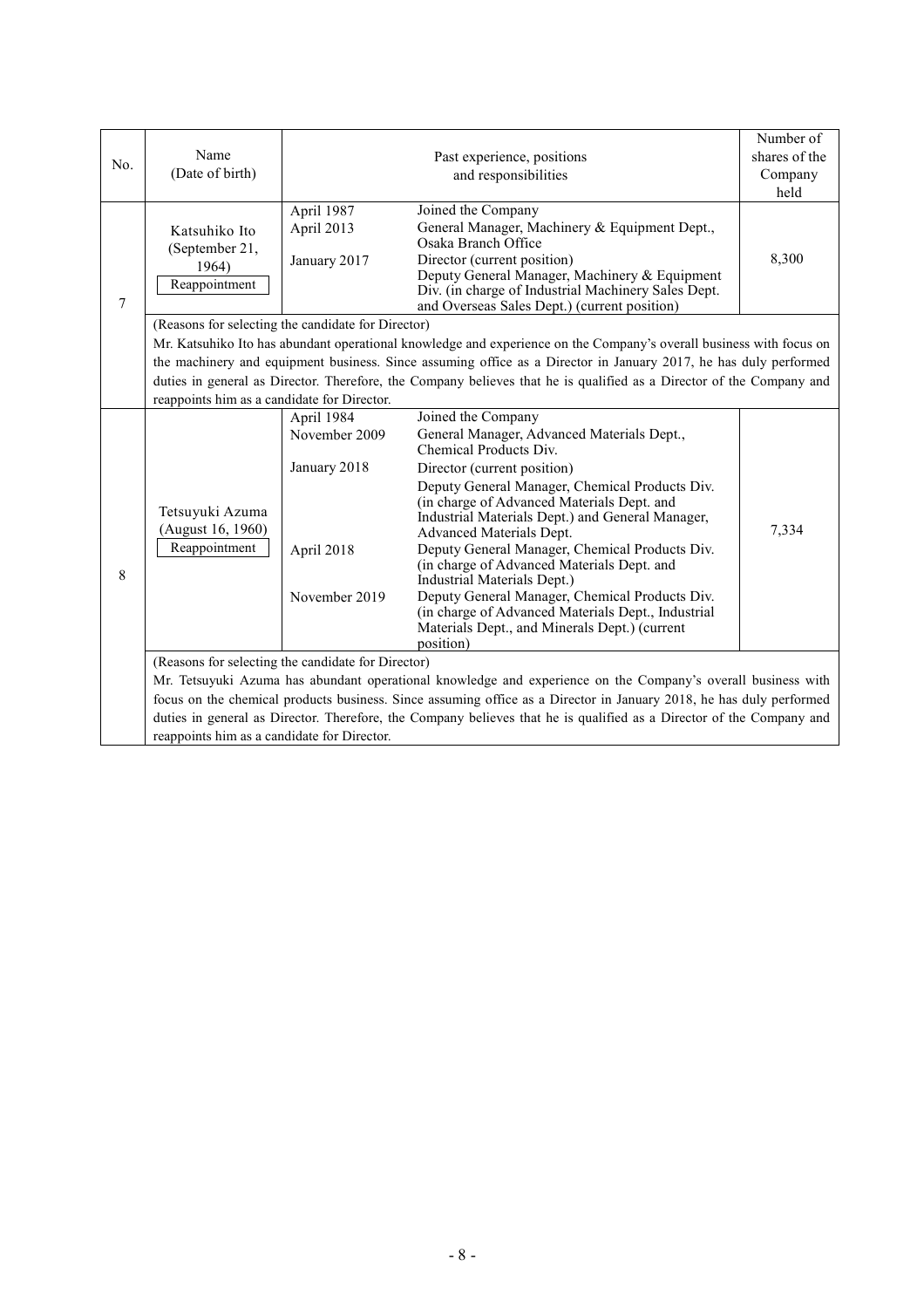| Name<br>Past experience, positions<br>No.<br>(Date of birth)<br>and responsibilities<br>Company<br>held<br>Joined the Company<br>April 1988<br>General Manager, Technical Development Dept.,<br>November 2016<br>Atsushi Sada<br>Machinery & Equipment Div.<br>(October 30, 1964)<br>1,339<br>Director (current position)<br>January 2019<br>Deputy General Manager, Machinery & Equipment<br>Reappointment<br>Div. (in charge of Production), and General<br>9<br>Manager, Sagami Factory (current position)<br>(Reasons for selecting the candidate for Director)<br>Mr. Atsushi Sada has abundant operational knowledge and experience on the Company's overall business with focus on<br>the machinery and equipment business. Since assuming office as a Director in January 2019, he has duly performed<br>duties in general as Director. Therefore, the Company believes that he is qualified as a Director of the Company and<br>reappoints him as a candidate for Director.<br>Joined the Company<br>April 1987<br>Osamu Fujii<br>General Manager, General Affairs Div. (current<br>April 2013<br>(December 10,<br>position) |  |       |  | Number of     |  |  |
|---------------------------------------------------------------------------------------------------------------------------------------------------------------------------------------------------------------------------------------------------------------------------------------------------------------------------------------------------------------------------------------------------------------------------------------------------------------------------------------------------------------------------------------------------------------------------------------------------------------------------------------------------------------------------------------------------------------------------------------------------------------------------------------------------------------------------------------------------------------------------------------------------------------------------------------------------------------------------------------------------------------------------------------------------------------------------------------------------------------------------------------|--|-------|--|---------------|--|--|
|                                                                                                                                                                                                                                                                                                                                                                                                                                                                                                                                                                                                                                                                                                                                                                                                                                                                                                                                                                                                                                                                                                                                       |  |       |  | shares of the |  |  |
|                                                                                                                                                                                                                                                                                                                                                                                                                                                                                                                                                                                                                                                                                                                                                                                                                                                                                                                                                                                                                                                                                                                                       |  |       |  |               |  |  |
|                                                                                                                                                                                                                                                                                                                                                                                                                                                                                                                                                                                                                                                                                                                                                                                                                                                                                                                                                                                                                                                                                                                                       |  |       |  |               |  |  |
|                                                                                                                                                                                                                                                                                                                                                                                                                                                                                                                                                                                                                                                                                                                                                                                                                                                                                                                                                                                                                                                                                                                                       |  |       |  |               |  |  |
|                                                                                                                                                                                                                                                                                                                                                                                                                                                                                                                                                                                                                                                                                                                                                                                                                                                                                                                                                                                                                                                                                                                                       |  |       |  |               |  |  |
|                                                                                                                                                                                                                                                                                                                                                                                                                                                                                                                                                                                                                                                                                                                                                                                                                                                                                                                                                                                                                                                                                                                                       |  |       |  |               |  |  |
|                                                                                                                                                                                                                                                                                                                                                                                                                                                                                                                                                                                                                                                                                                                                                                                                                                                                                                                                                                                                                                                                                                                                       |  |       |  |               |  |  |
|                                                                                                                                                                                                                                                                                                                                                                                                                                                                                                                                                                                                                                                                                                                                                                                                                                                                                                                                                                                                                                                                                                                                       |  |       |  |               |  |  |
|                                                                                                                                                                                                                                                                                                                                                                                                                                                                                                                                                                                                                                                                                                                                                                                                                                                                                                                                                                                                                                                                                                                                       |  |       |  |               |  |  |
|                                                                                                                                                                                                                                                                                                                                                                                                                                                                                                                                                                                                                                                                                                                                                                                                                                                                                                                                                                                                                                                                                                                                       |  |       |  |               |  |  |
|                                                                                                                                                                                                                                                                                                                                                                                                                                                                                                                                                                                                                                                                                                                                                                                                                                                                                                                                                                                                                                                                                                                                       |  |       |  |               |  |  |
|                                                                                                                                                                                                                                                                                                                                                                                                                                                                                                                                                                                                                                                                                                                                                                                                                                                                                                                                                                                                                                                                                                                                       |  |       |  |               |  |  |
|                                                                                                                                                                                                                                                                                                                                                                                                                                                                                                                                                                                                                                                                                                                                                                                                                                                                                                                                                                                                                                                                                                                                       |  |       |  |               |  |  |
|                                                                                                                                                                                                                                                                                                                                                                                                                                                                                                                                                                                                                                                                                                                                                                                                                                                                                                                                                                                                                                                                                                                                       |  |       |  |               |  |  |
|                                                                                                                                                                                                                                                                                                                                                                                                                                                                                                                                                                                                                                                                                                                                                                                                                                                                                                                                                                                                                                                                                                                                       |  |       |  |               |  |  |
|                                                                                                                                                                                                                                                                                                                                                                                                                                                                                                                                                                                                                                                                                                                                                                                                                                                                                                                                                                                                                                                                                                                                       |  |       |  |               |  |  |
|                                                                                                                                                                                                                                                                                                                                                                                                                                                                                                                                                                                                                                                                                                                                                                                                                                                                                                                                                                                                                                                                                                                                       |  |       |  |               |  |  |
|                                                                                                                                                                                                                                                                                                                                                                                                                                                                                                                                                                                                                                                                                                                                                                                                                                                                                                                                                                                                                                                                                                                                       |  | 1963) |  | 5,438         |  |  |
| New appointment                                                                                                                                                                                                                                                                                                                                                                                                                                                                                                                                                                                                                                                                                                                                                                                                                                                                                                                                                                                                                                                                                                                       |  |       |  |               |  |  |
| 10                                                                                                                                                                                                                                                                                                                                                                                                                                                                                                                                                                                                                                                                                                                                                                                                                                                                                                                                                                                                                                                                                                                                    |  |       |  |               |  |  |
| (Reasons for selecting the candidate for Director)                                                                                                                                                                                                                                                                                                                                                                                                                                                                                                                                                                                                                                                                                                                                                                                                                                                                                                                                                                                                                                                                                    |  |       |  |               |  |  |
| Mr. Osamu Fujii has been engaged in the chemical products business and the administrative division since joining the                                                                                                                                                                                                                                                                                                                                                                                                                                                                                                                                                                                                                                                                                                                                                                                                                                                                                                                                                                                                                  |  |       |  |               |  |  |
| Company and has abundant operational knowledge and experience on the Company's overall business with focus on the                                                                                                                                                                                                                                                                                                                                                                                                                                                                                                                                                                                                                                                                                                                                                                                                                                                                                                                                                                                                                     |  |       |  |               |  |  |
| administrative division. Therefore, the Company expects that he is capable of duly performing his duties as a Director                                                                                                                                                                                                                                                                                                                                                                                                                                                                                                                                                                                                                                                                                                                                                                                                                                                                                                                                                                                                                |  |       |  |               |  |  |
| and appoints him as a candidate for Director.                                                                                                                                                                                                                                                                                                                                                                                                                                                                                                                                                                                                                                                                                                                                                                                                                                                                                                                                                                                                                                                                                         |  |       |  |               |  |  |

(Notes)

- 1. There are no special interests between each candidate and the Company.
- 2. The number of shares of the Company held by each candidate includes those held by the Tomoe Engineering officers' shareholding association or the Tomoe Engineering employees'shareholding association.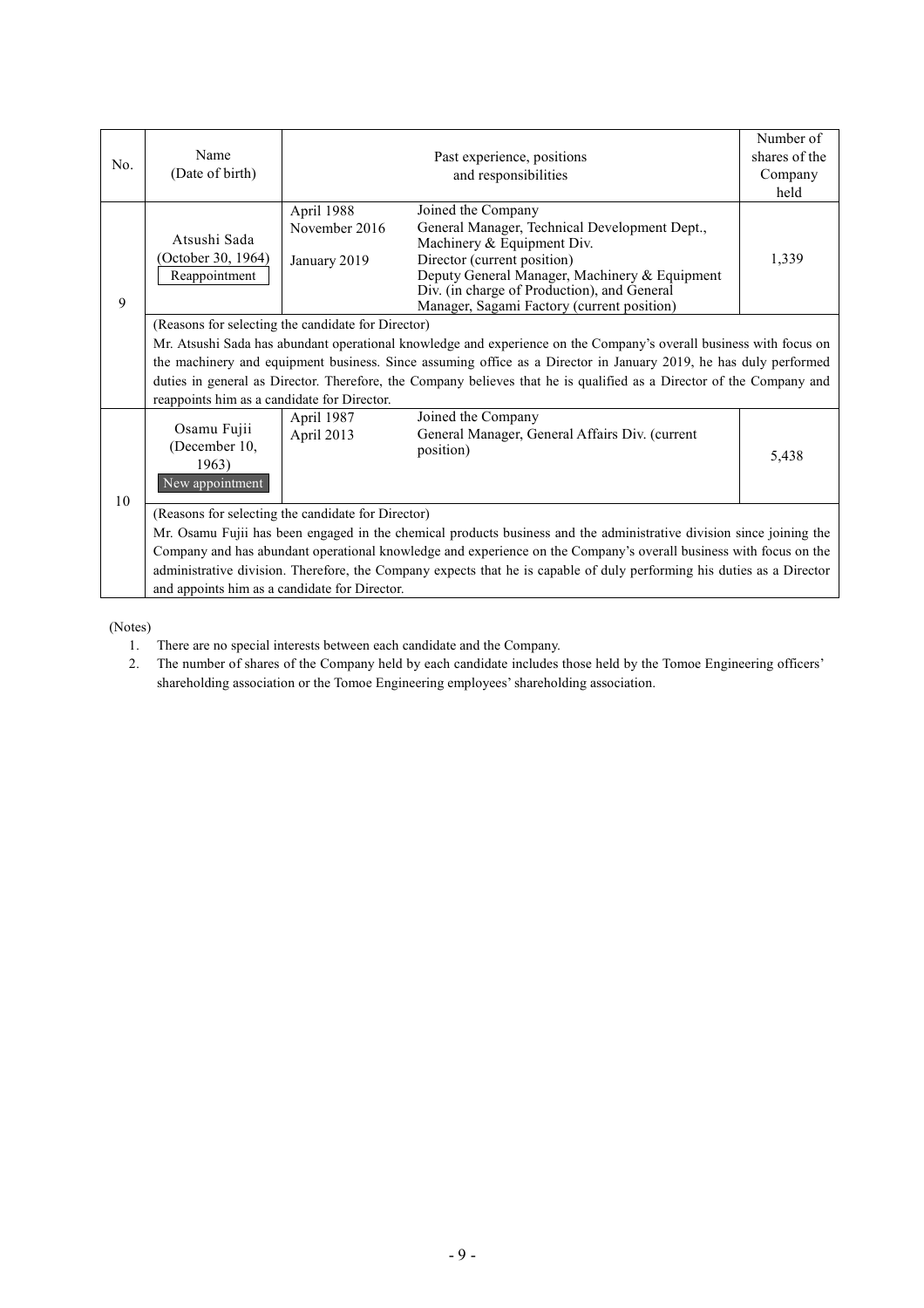#### **Proposal 3: Election of One Director serving as Audit & Supervisory Committee Member**

Mr. Mitsuo Matsumoto who is Director serving as Audit & Supervisory Committee Member will resign from office at the conclusion of this Annual Shareholders Meeting. Accordingly, the election of one Director serving as Audit & Supervisory Committee Member is proposed as a substitute for him.

The term of office of the Director serving as Audit & Supervisory Committee Member who is elected in this Annual Shareholders Meeting shall expire at the time when the term of office of the resigning Director serving as Audit & Supervisory Committee Member expires pursuant to the Articles of Incorporation of the Company.

The Audit & Supervisory Committee has given its consent to this proposal.

The candidate for Director serving as Audit & Supervisory Committee Member is as follows:

| Name<br>(Date of birth)                                                                                                 |              | Past experience, positions<br>and responsibilities                                                               | Number of<br>shares of the<br>Company<br>held |  |
|-------------------------------------------------------------------------------------------------------------------------|--------------|------------------------------------------------------------------------------------------------------------------|-----------------------------------------------|--|
|                                                                                                                         | April 1975   | Joined the Company                                                                                               |                                               |  |
|                                                                                                                         | April 2007   | General Manager, General Affairs Div.                                                                            |                                               |  |
| Masayoshi                                                                                                               | January 2011 | Director                                                                                                         |                                               |  |
| Fukasawa<br>(January 14, 1952)                                                                                          |              | In charge of General Affairs Div. and Business<br>Coordination Div. and General Manager, General<br>Affairs Div. | 18,320                                        |  |
| New appointment                                                                                                         | April 2013   | In charge of General Affairs Div. and Business<br>Coordination Div. (current position)                           |                                               |  |
|                                                                                                                         | January 2015 | Managing Director (current position)                                                                             |                                               |  |
| (Reasons for selecting the candidate for Director)                                                                      |              |                                                                                                                  |                                               |  |
| Mr. Masayoshi Fukasawa has been in charge of operations for general and personnel affairs, legal affairs and import and |              |                                                                                                                  |                                               |  |

export, and he is well versed in those operations as an executive Director of the Company. Therefore, the Company believes that he is qualified as a Director serving as Audit & Supervisory Committee Member and appoints him as a candidate for Director serving as Audit & Supervisory Committee Member.

(Notes)

- 1. There are no special interests between the candidate and the Company.
- 2. The number of shares of the Company held by the candidate includes those held by the Tomoe Engineering officers' shareholding association.
- 3. If this proposal is approved and Mr. Masayoshi Fukasawa is elected as a Director serving as Audit & Supervisory Committee Member, the Company intends to enter into agreements with him pursuant to the provisions of Article 427, Paragraph 1 of the Companies Act, to limit his liability for damages stipulated in Article 423, Paragraph 1 of the Companies Act. The limit on liability for damages under the agreement will be the minimum liability amount specified in Article 425, Paragraph 1 of the Companies Act.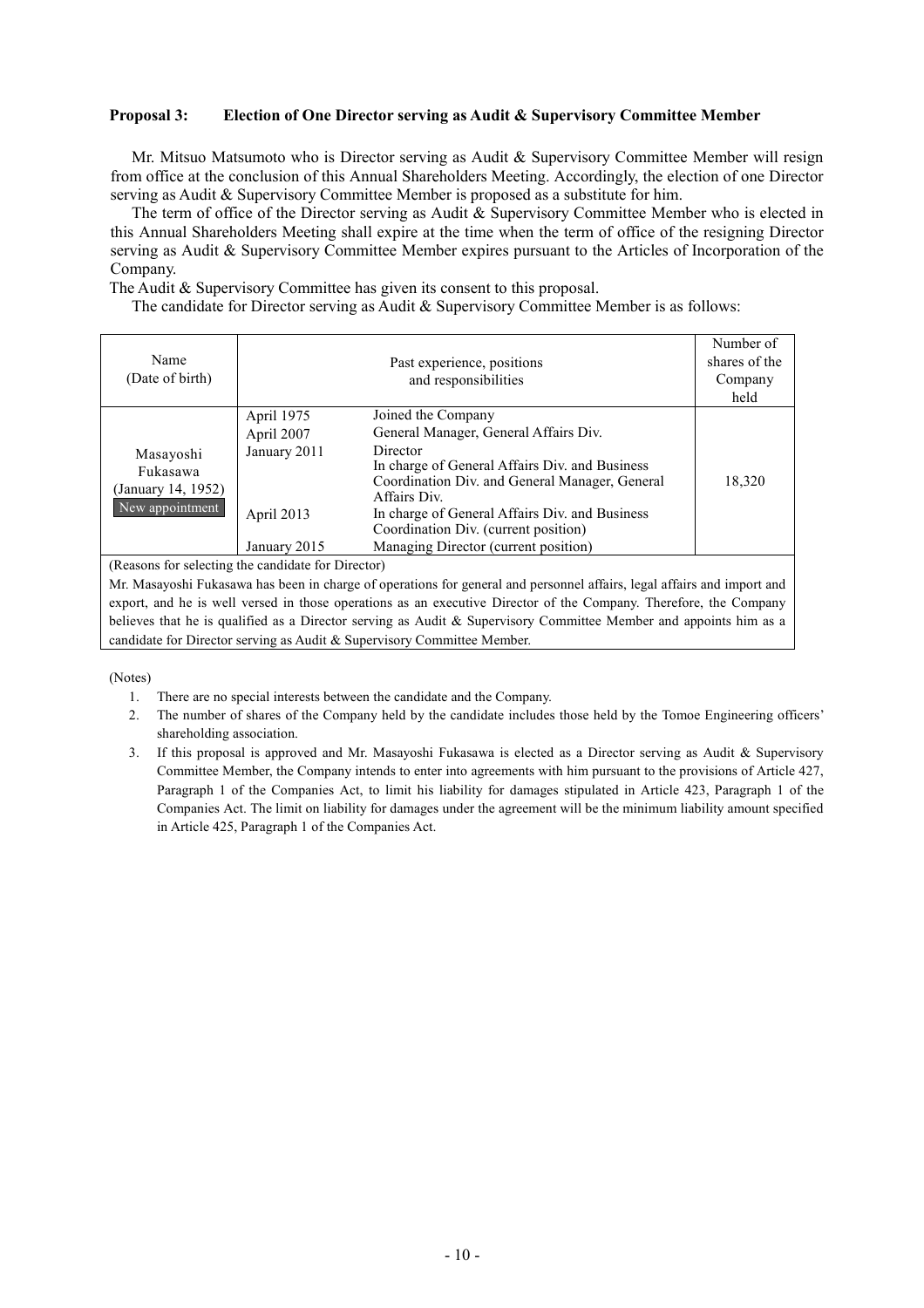#### **Proposal 4: Payment of Bonuses to Officers**

By considering the operating results for the fiscal year ended October 31, 2019 and other factors, payment of bonuses to four Directors (excluding Directors serving as Audit & Supervisory Committee Members) and four Directors serving as Audit & Supervisory Committee Members in the total amount of 67,926,000 yen (47,469,000 yen for Directors (excluding Directors serving as Audit & Supervisory Committee Members), and 20,457,000 yen for Directors serving as Audit & Supervisory Committee Members) is proposed. With regard to this proposal, the Audit & Supervisory Committee and Audit & Supervisory Committee Members have determined that the procedures to decide the total amount of bonuses to Officers and the specific method of calculation, etc. are appropriate and valid.